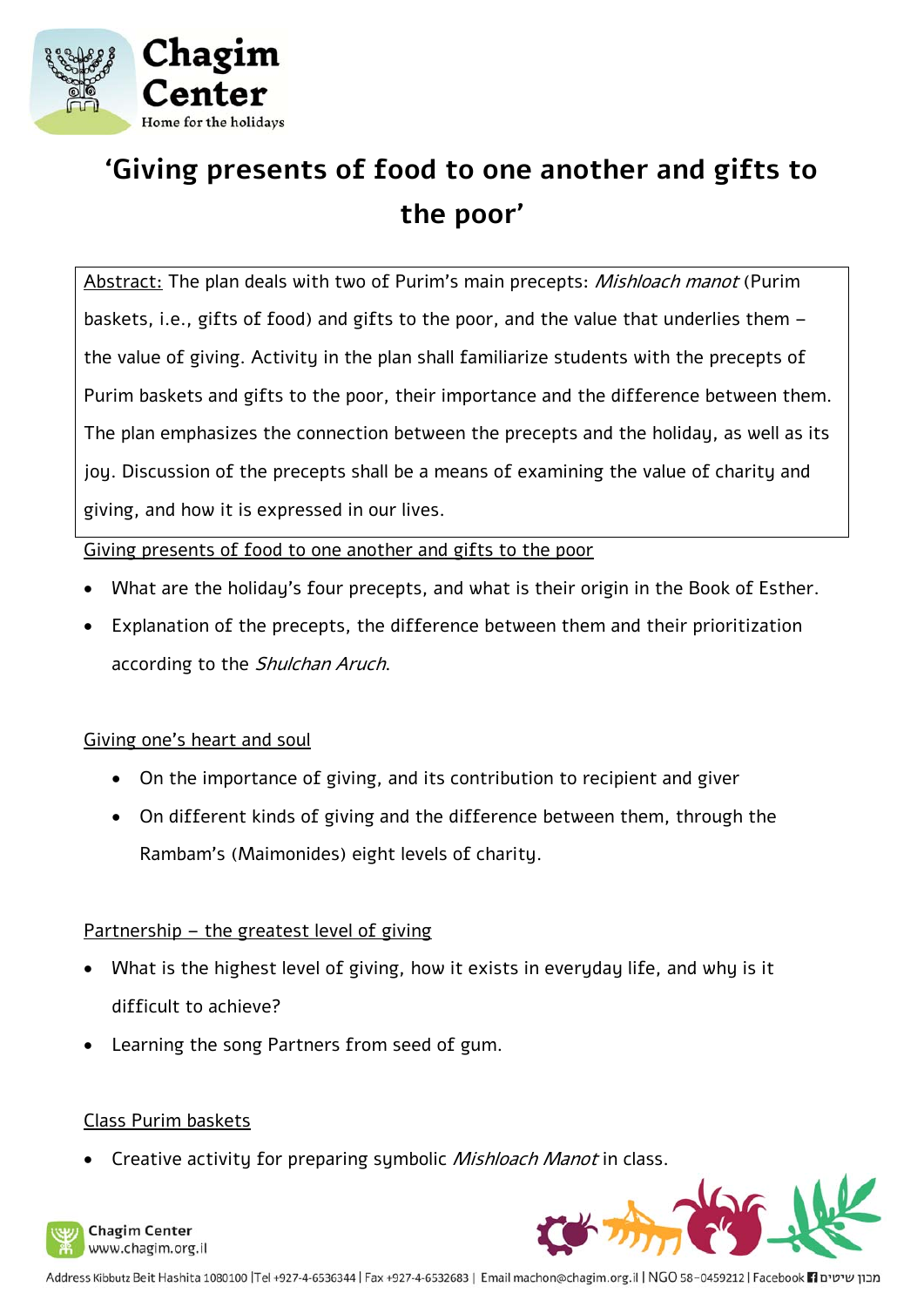

# **Giving presents of food to one another and gifts to the poor**

#### Course of the lesson:

Explanation of the precepts' origins:

(20) Mordecai recorded these events, and he sent letters to all the Jews throughout the provinces of King Achashverosh, near and far, (21) to establish this among them, that they should keep the fourteenth day of the month Adar, and the fifteenth day of the same, each and every year: (22) As the days wherein the Jews rested from their enemies, and the month which was turned unto them from sorrow to joy, and from mourning into a good day; that they should make them days of feasting and joy, and of sending portions one to another, and gifts to the poor. (23) So the Jews agreed to continue the celebration they had begun, doing what Mordecai had written to them. (Book of Esther, Chapter 9)

### Questions:

- 1. What precepts appear in this section?
- 2. What is the explanation of the precepts? What is the purpose of the banquet, the Purim baskets and the gifts to the poor?
- 3. What is the difference between Purim baskets and gifts to the poor? Who is the giver and who is the recipient?





מבון שיטים Facebook 11 ו-Address Kibbutz Beit Hashita 1080100 |Tel +927-4-6536344 | Fax +927-4-6532683 | Email machon@chagim.org.il | NGO 58-0459212 | Facebook 1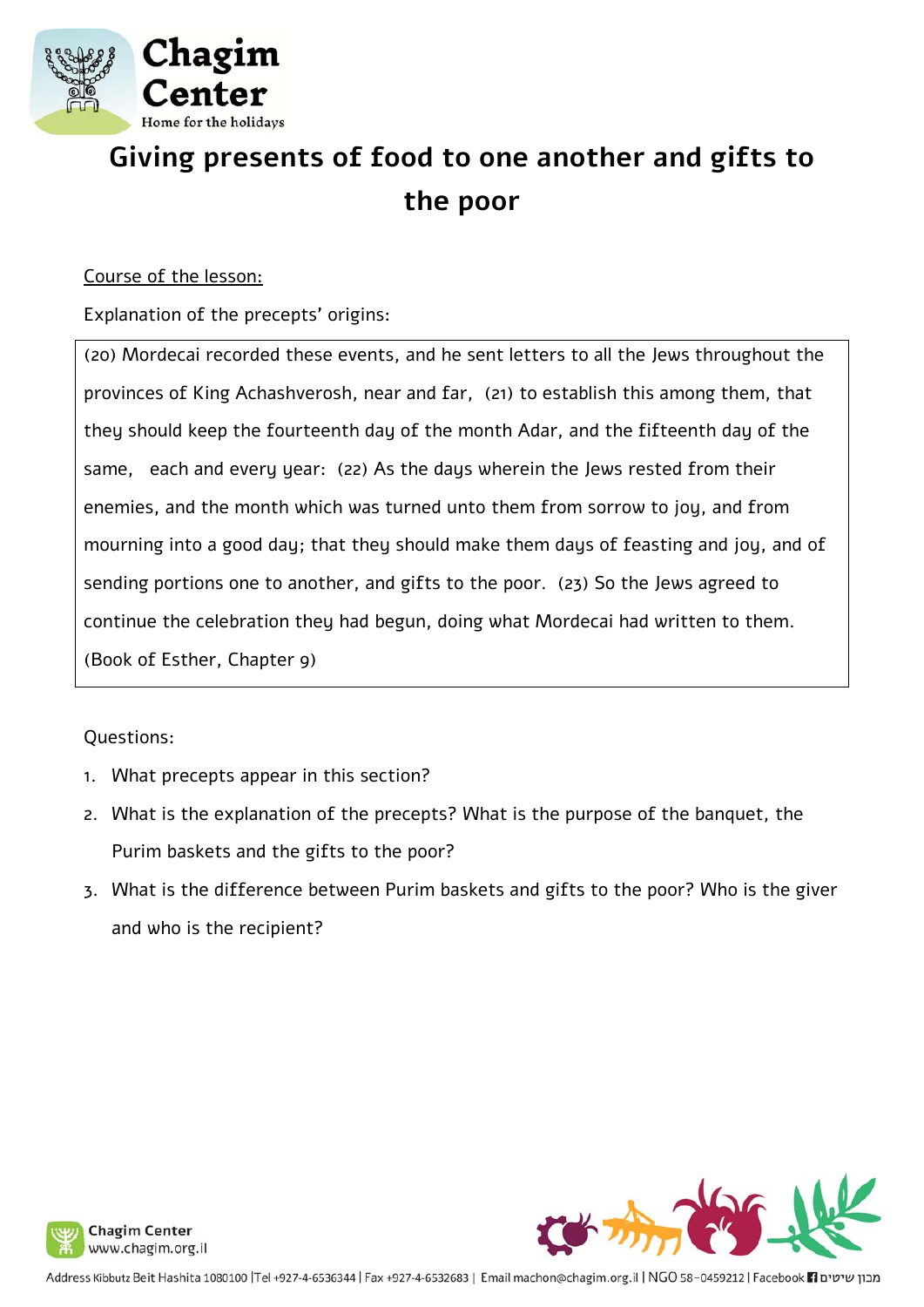

The Rambam – Mishne Torah – The Book of Times – Laws of Megillah and Chanukah,

### Chapter 2

17 And one must send two servings of meat or various cooked dishes or two kinds of food to his friend: ... two servings to one person. And the more one sends to one's friends, the better.

18 [16] and one must distribute to the poor on Purim, no less than two poor people; one gift each, or small change or different kinds of prepared food dishes. ... two gifts to two poor people. And one should not be meticulous about Purim charity; rather, whoever extends his hand to take should be given; and Purim charity shall not be converted to other forms of charity.

19 [17] it is better that a person be more generous giving gifts to the poor than feeding himself at his feast and giving gifts to his friends, since there is no great, grand joy there; rather, just gladdening the hearts of the poor and orphans and widows and foreigners, for he who gladdens the hearts of these unfortunate people becomes like the divine spirit.

### Questions:

- 1. What are the foods that should be sent? To whom do we send them?
- 2. How many portions should be sent? Why is a minimum number (the least) defined, but no maximum number (the most)?
- 3. What are gifts to the poor? What may be given?
- 4. How many gifts should be given? To how many poor people?
- 5. Why should we not be meticulous about Purim gifts? What does this mean with regard to the usual, and what does it say about the holiday?
- 6. Why is it better to give more gifts to the poor rather than send Purim baskets to friends and feast yourself? What is the importance of the gift to the poor?
- 7. What ranking or grading can be seen between the precepts of banquet, sending gifts [of food] to friends, and gifts to the poor? (From the individual to society)



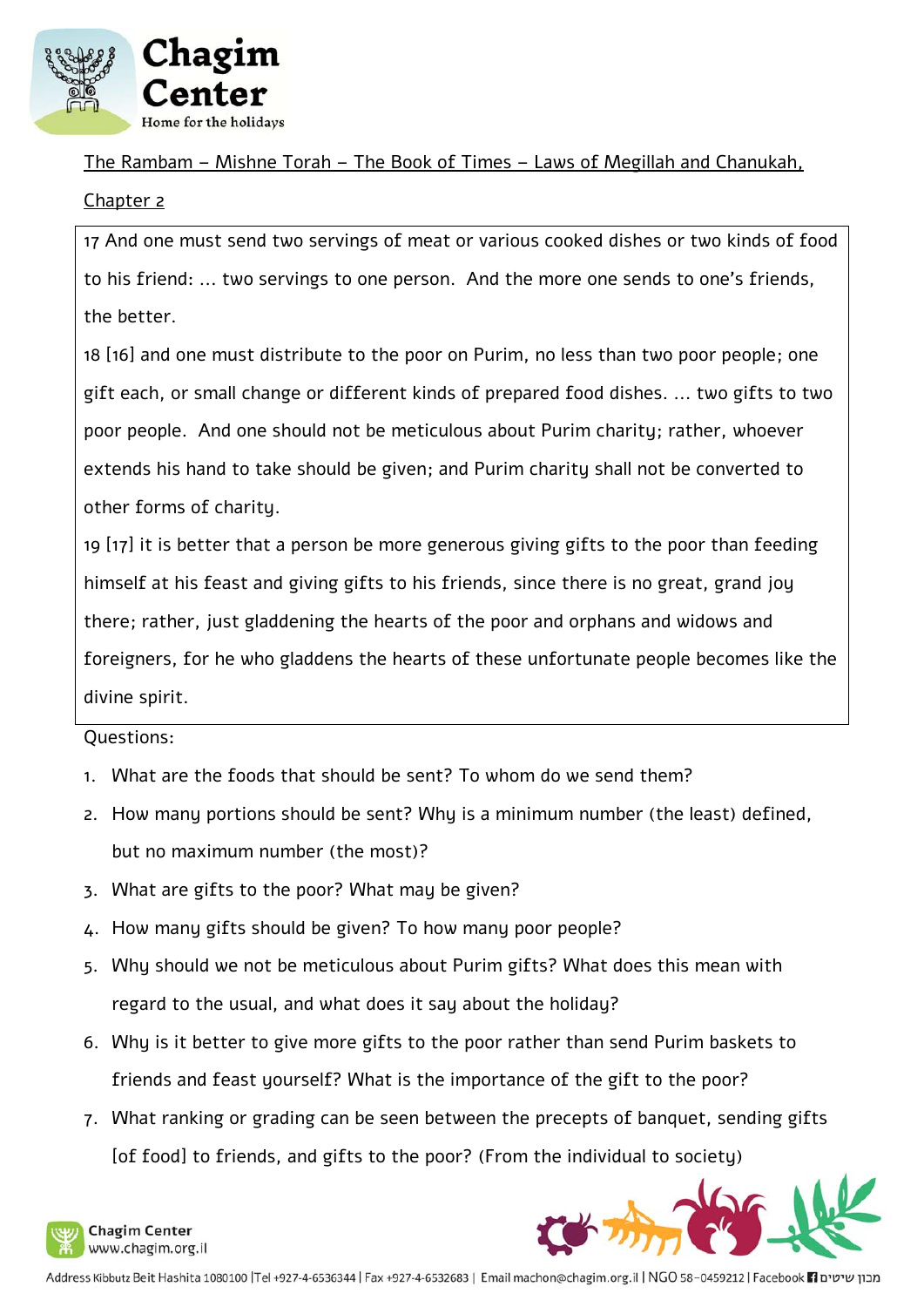

Every Jew, even a poor person receiving charity, is obligated to give at least two gifts to two poor people, i.e., one gift each . People who live where there are no poor people shall keep the charity until he encounters poor people or sends it to them.

Abridged Shulchan Aruch, Chapter 5142, Section 3

### Questions:

- 1. Why is a poor person on charity also obligated to give? What is the logic in obligating those who have little to give too?
- 2. How does it feel to give?
- 3. Do you know any other examples of the principle of giving, even you yourself only have a little?



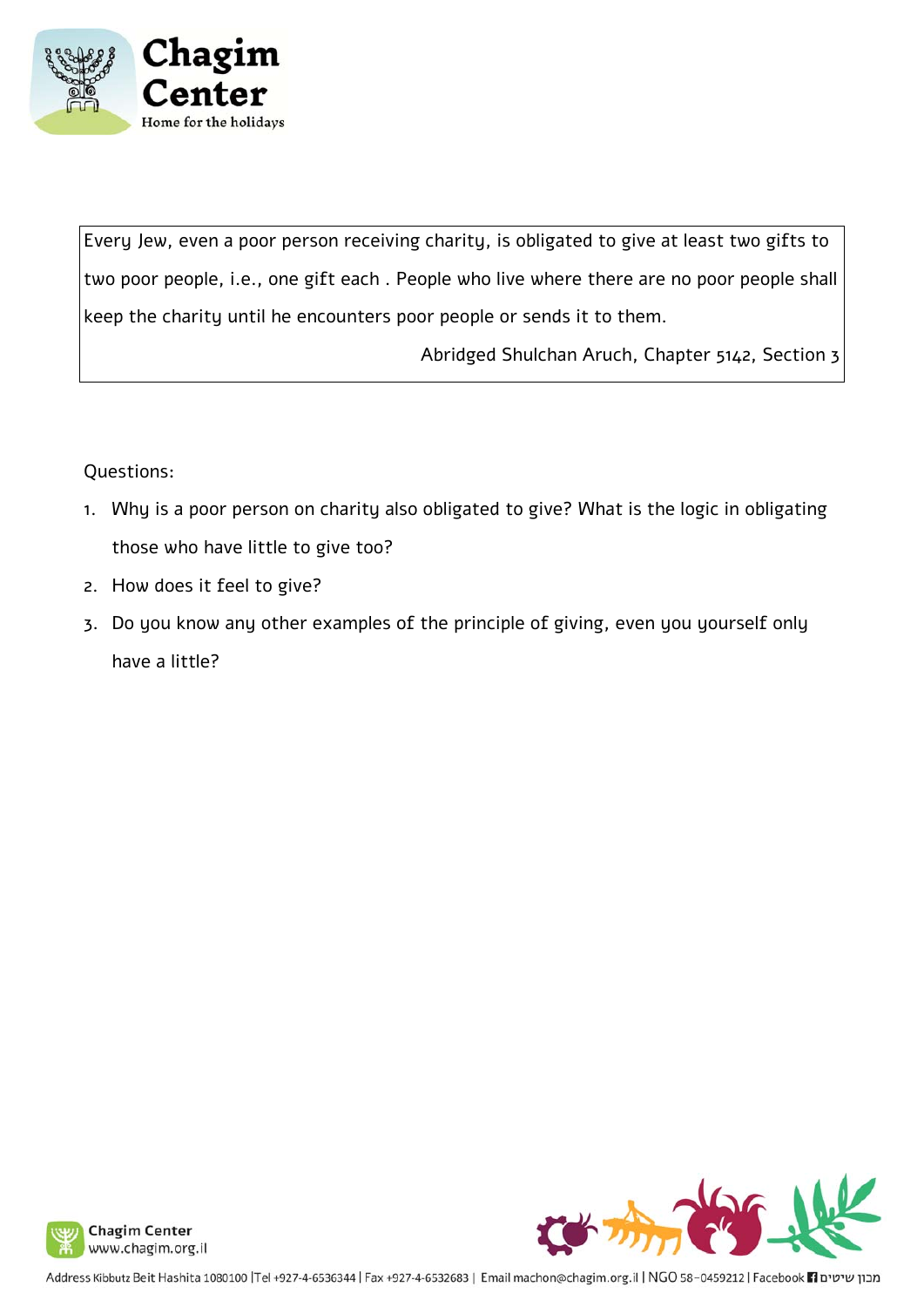

# **To give the soul and the heart – the importance of giving, and different types of giving**

### Course of the lesson:

We shall explain: In the previous activity we saw how important giving is in Purim, and how much it adds to the joy of the holiday. We learned that there is a difference between giving to friends, which is usually easier, and giving to the anonymous poor, which is harder. We shall try and see what other types of giving there are. In the following are pairs of types of giving. Mark which of them you think is better and explain why.

Mark: Better > less good, less good < better, good = good

| <b>Type of giving</b>   | <b>Mark</b> | Type of giving             | Explanation |
|-------------------------|-------------|----------------------------|-------------|
| I know who I'm giving   |             | I don't know who I'm       |             |
| to                      |             | giving to                  |             |
| I give to who really    |             | I give to whoever is close |             |
| needs                   |             | to him                     |             |
| Open giving - everyone  |             | Secret giving - no one     |             |
| knows the giver         |             | knows who gave             |             |
| Gives without           |             | Gives happily              |             |
| enthusiasm              |             |                            |             |
| Makes a one-time        |             | Gives on an ongoing basis  |             |
| donation at an event or |             |                            |             |
| holiday                 |             |                            |             |
| Gives as much as is     |             | Gives a little to do just  |             |
| needed                  |             | the minimum                |             |



**Chagim Center** www.chagim.org.il

מבון שיטים Facebook 11 Bashita 1080100 |Tel +927-4-6536344 | Fax +927-4-6532683 | Email machon@chagim.org.il | NGO 58-0459212 | Facebook 11 מבון שיטים Facebook 11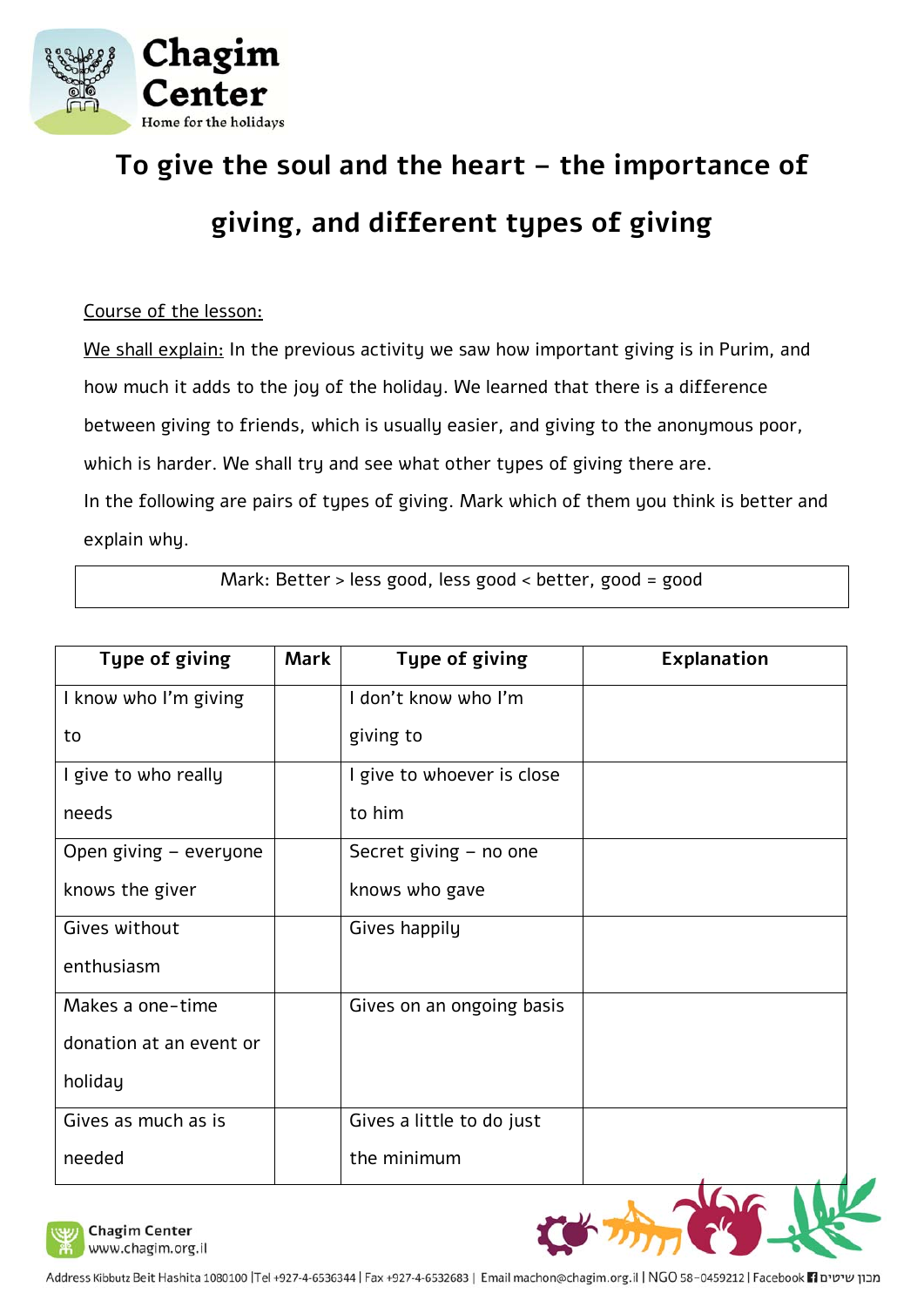

Discussion:

- Each type presents what the choices were, what type of giving is better? Did you have any deliberation? What were the explanations?
	- 1. Is it better to give to whom we know or to strangers? Which is easier for us? Why?
	- 2. Is the need of the recipient important, or is the main thing the giving?
	- 3. What is the difference between giving openly and giving secretly? How does the giver benefit from giving openly (honor, gratitude)?
	- 4. Does it matter how I give and what feeling I gave the recipient, or what matters is he got what he needed?
	- 5. What is the difference between one-time giving and ongoing giving? Which is more difficult? Which do we do more of?
- You may give examples of each type of giving.

We shall explain: The Rambam too distinguished between eight (8) types of giving, and ranked them according to quality.

 Divide the class into groups. Each group shall receive cards with parts of the section, and be asked to rank which is better or less so.



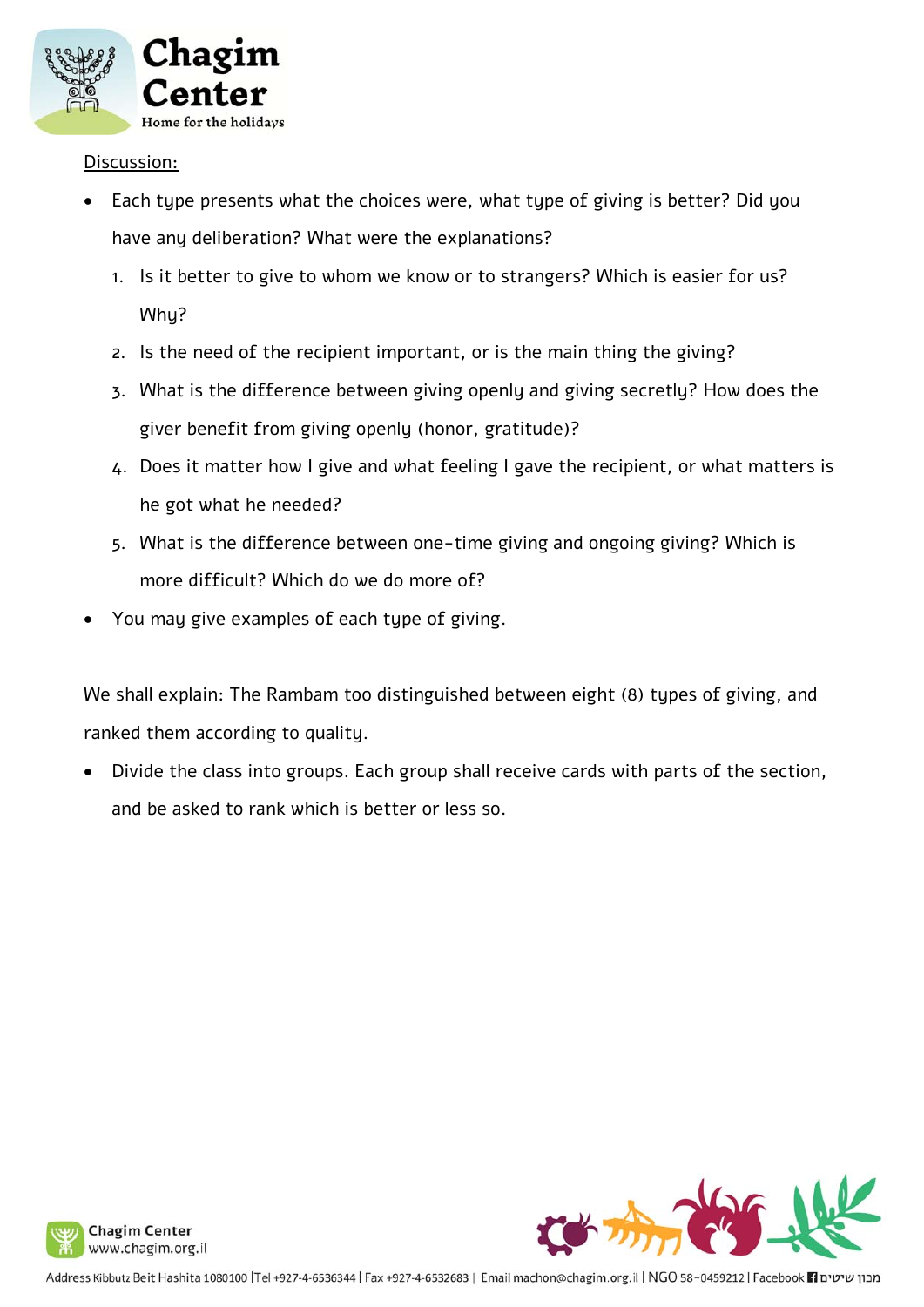

## **Eight Levels of Charity**

He who supports a fellow Jew by endowing him with a gift or loan, or entering into a partnership with him.

He who gives to the poor without knowing whom he gave to, and without the recipient knowing from who he received, for this is performing a mitzvah for its own sake.

(Neither the giver nor the recipient know of each other)

When one knows to whom one gives, but the recipient does not know his benefactor. The greatest sages used to walk about in secret and put coins in the doors of the poor.

When one does not know to whom one gives, but the poor person does know his benefactor... so that they would not be ashamed.





מבון שיטים Facebook ri | Address Kibbutz Beit Hashita 1080100 |Tel +927-4-6536344 | Fax +927-4-6532683 | Email machon@chagim.org.il | NGO 58-0459212 | Facebook ri urun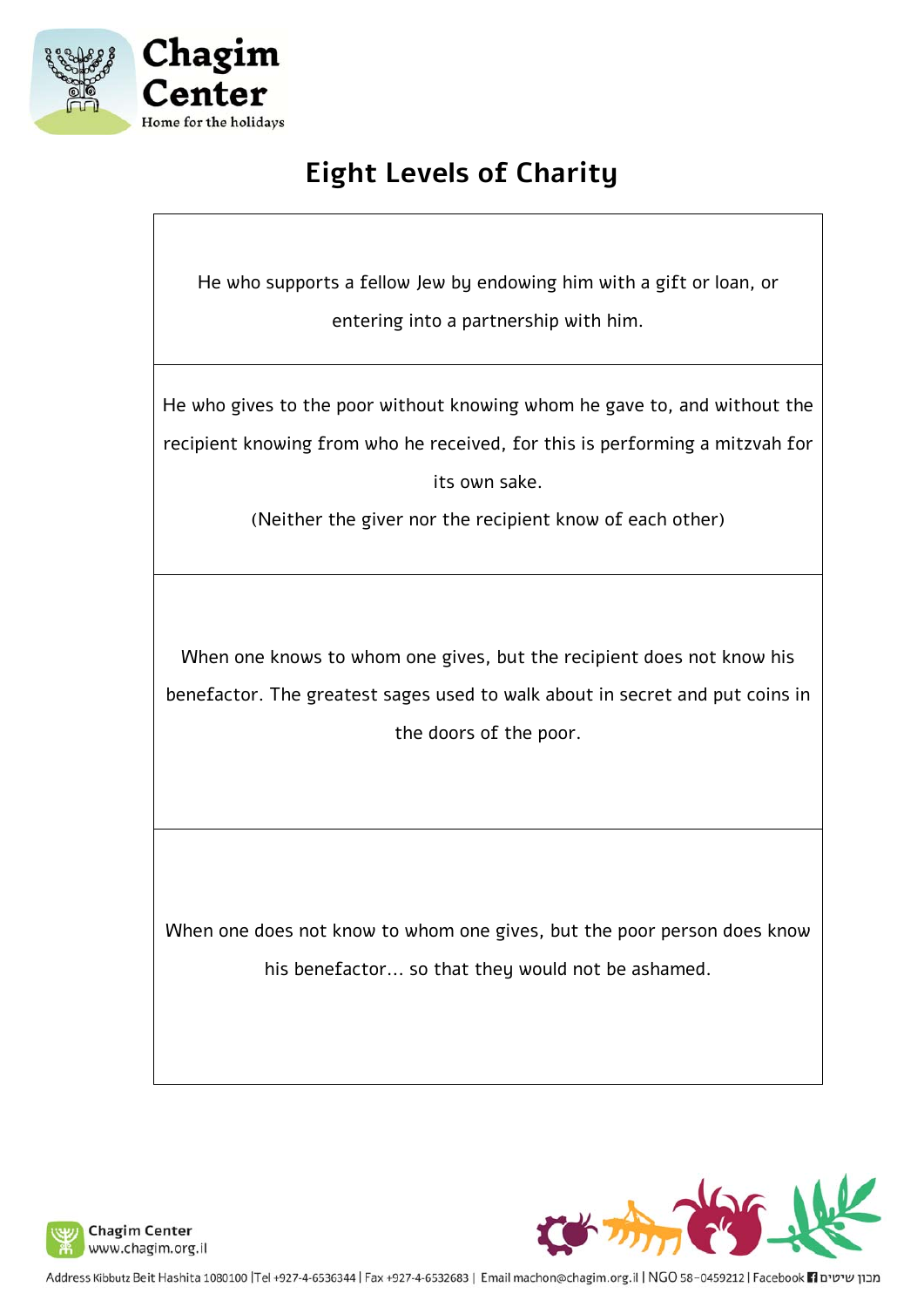



When one gives to the poor person directly into his hand, but gives before being asked.

When one gives to the poor person after being asked.

When one gives inadequately, but gives gladly and with a smile.

When one gives unwillingly.



Address Kibbutz Beit Hashita 1080100 |Tel +927-4-6536344 | Fax +927-4-6532683 | Email machon@chagim.org.il | NGO 58-0459212 | Facebook 1 מבון שיטים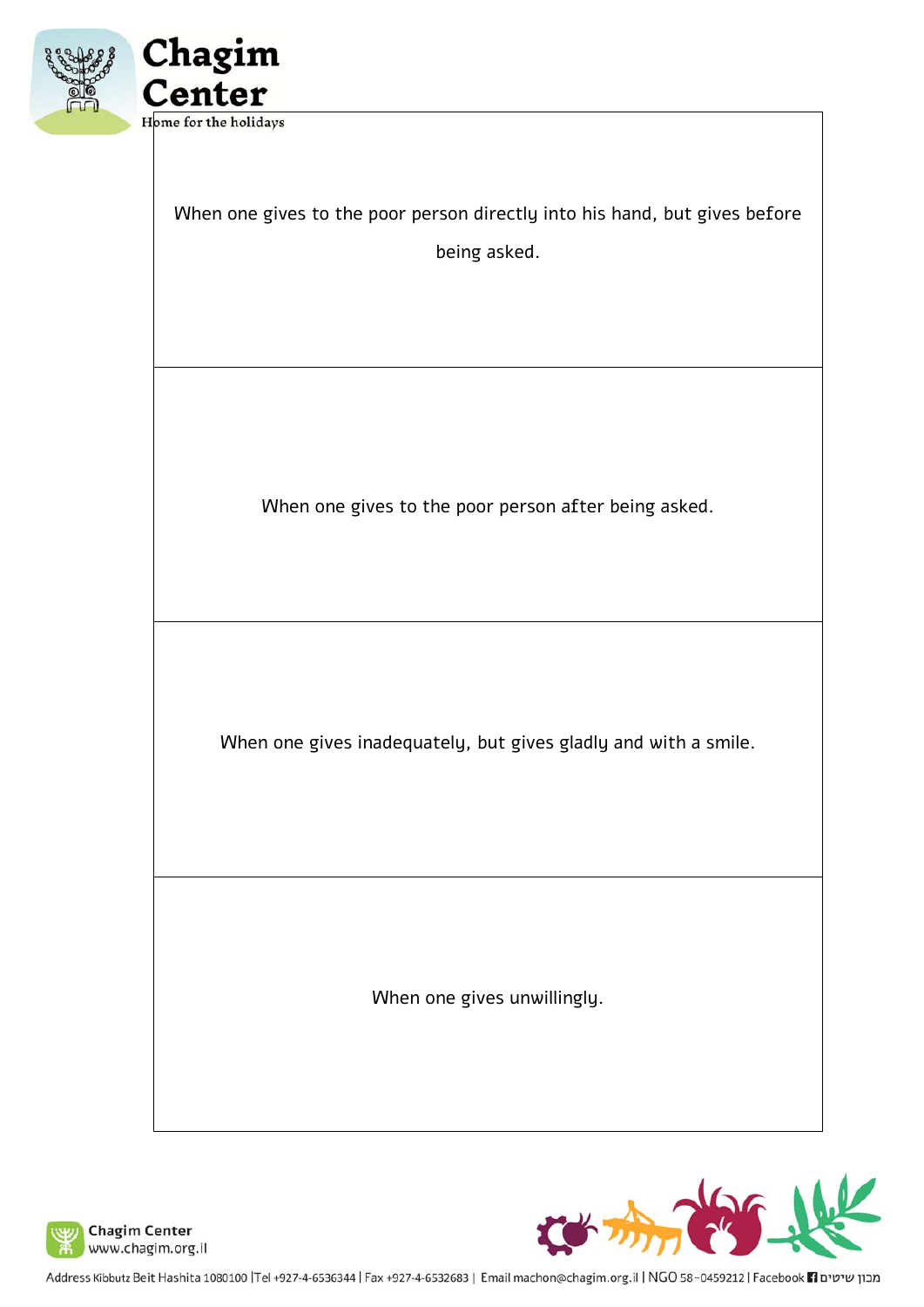

Eight Levels of Charity – (2) Rambam Strong Hand – Laws of Gifts to the Poor, Chapter

10

(7) There are eight levels of charity, each greater than the next.

 The greatest level, above which there is no greater, is to support a fellow Jew by endowing him with a gift or loan, or entering into a partnership with him, or finding employment for him, in order to strengthen his hand until he needs no longer [beg from] people. For it is said, "You shall strengthen the stranger and the dweller in your midst and live with him," that is to say, strengthen him until he needs no longer fall or be in need.

(8) A lesser level of charity than this is to give to the poor without knowing to whom one gives, and without the recipient knowing from who he received. For this is performing a mitzvah for its own sake. This is like the "anonymous fund" that was in the Holy Temple. There the righteous gave in secret, and the good poor profited in secret. Giving to a charity fund is similar to this mode of charity, though one should not contribute to a charity fund unless one knows that the person appointed over the fund is trustworthy and wise and a proper administrator...:

(9) A lesser level of charity than this is when one knows to whom one gives, but the recipient does not know his benefactor. The greatest sages used to walk about in secret and put coins in the doors of the poor. It is worthy and truly good to do this, if those who are responsible for distributing charity are not trustworthy.

(10) A lesser level of charity than this is when one does not know to whom one gives, but the poor person does know his benefactor. The greatest sages used to tie coins into their robes and throw them behind their backs, and the poor would come up and pick the coins out of their robes, so that they would not be ashamed.

(11) A lesser level than this is when one gives to the poor person directly into his hand, but gives before being asked.

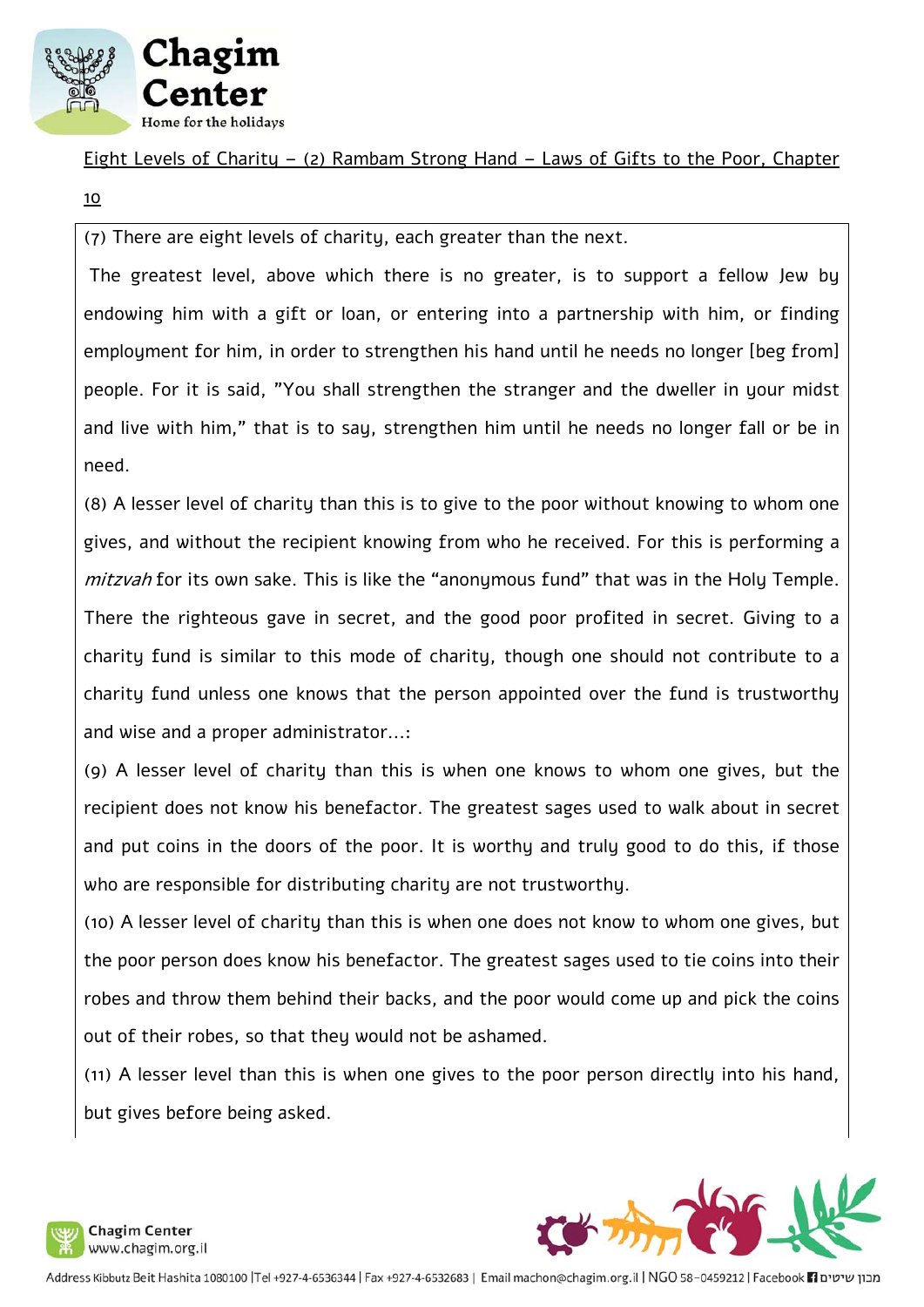

(12) A lesser level than this is when one gives to the poor person after being asked.

(13) A lesser level than this is when one gives inadequately, but gives gladly and with a smile.

(14) A lesser level than this is when one gives unwillingly.

- We shall compare the levels of the groups. We shall ask:
- 1. Which is the highest level? What is the lowest level?
- 2. What was easy to rank and what was difficult?
- 3. Which levels are similar to each other and which are very different? (The first is different because it removes the person from the state of being in need; in 2-4 there is no contact between giver and recipient).
- 4. Why is it better that there not be any meeting of giver and receipient? What would happen if they met? (Shame, dependency)
- 5. What is more important in your opinion, to give as much as is needed, or to give graciously? Why does it matter how I give?
- 6. What giving is there in Purim baskets, and gifts to the poor on Purim?
- 7. Do you agree with the Rambam that giving employment or partnership is the highest level of giving? And why?





מבון שיטים Facebook **F1 ו Address Kibbutz Beit Hashita 1080100 |Tel +927-4-6536344 | Fax +927-4-6532683 | Email machon@chagim.org.il | NGO 58-0459212 | Facebook F1 מבון שיטים**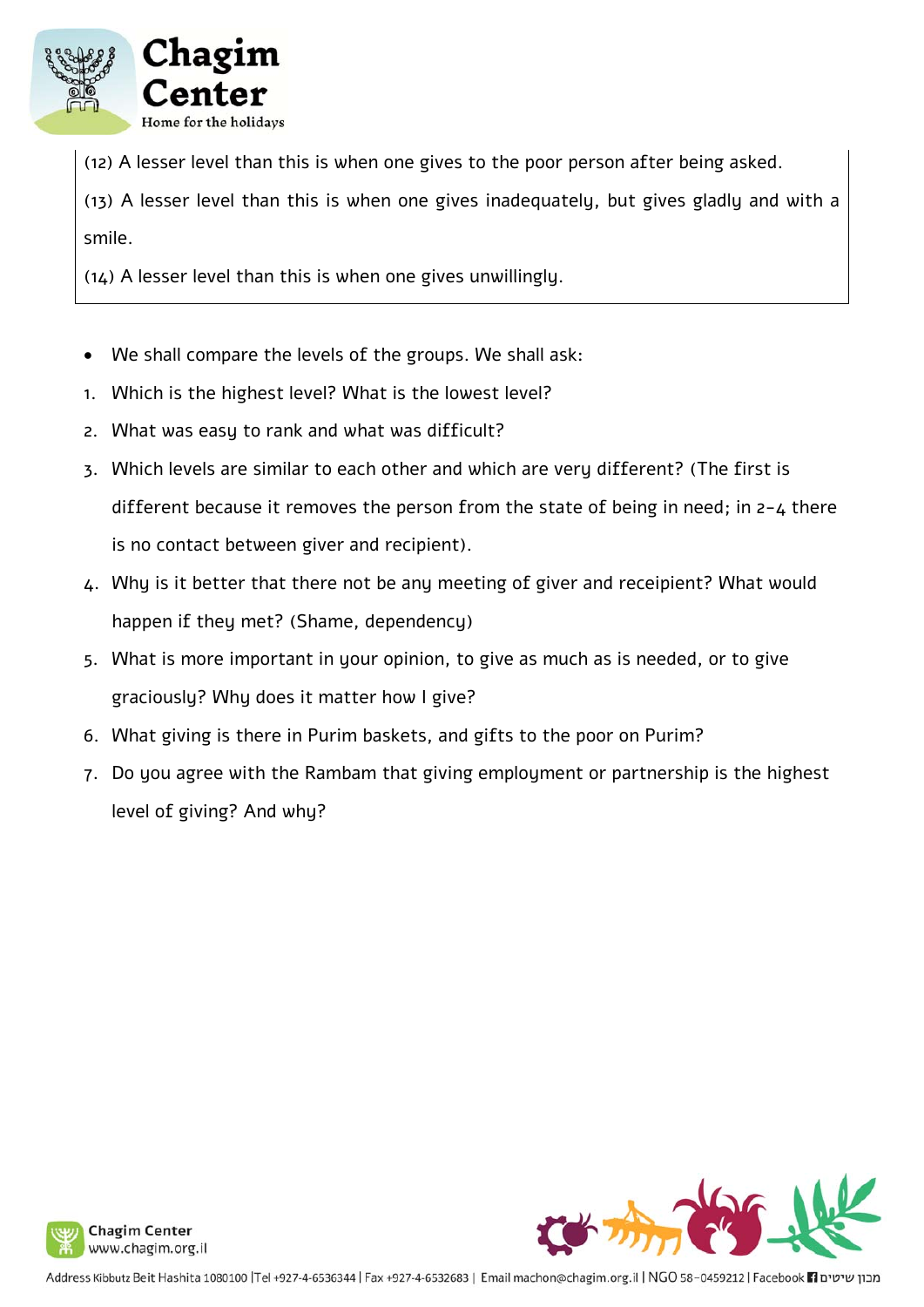

# **Types of giving – student's page**

In the following are pairs of types of giving. Mark which of them you think is better  $=$  < >

and explain why.

Mark: Better > less good, less good < better, or good = good

| <b>Type of giving</b> | Mark | <b>Type of giving</b> | <b>Explanation</b> |
|-----------------------|------|-----------------------|--------------------|
| I know who I'm        |      | I don't know who      |                    |
| giving to             |      | I'm giving to         |                    |
| I give to who         |      | I give to whoever is  |                    |
| really needs          |      | close to him          |                    |
| Open giving $-$       |      | Secret giving – no    |                    |
| everyone knows        |      | one knows who         |                    |
| the giver             |      | gave                  |                    |
| Gives without         |      | Gives happily         |                    |
| enthusiasm            |      |                       |                    |
| Makes a one-          |      | Gives on an           |                    |
| time donation at      |      | ongoing basis         |                    |
| an event or           |      |                       |                    |
| holiday               |      |                       |                    |
| Gives as much as      |      | Gives a little to do  |                    |
| is needed             |      | just the minimum      |                    |



**Chagim Center** www.chagim.org.il

Address Kibbutz Beit Hashita 1080100 |Tel +927-4-6536344 | Fax +927-4-6532683 | Email machon@chagim.org.il | NGO 58-0459212 | Facebook 1 מבון שיטים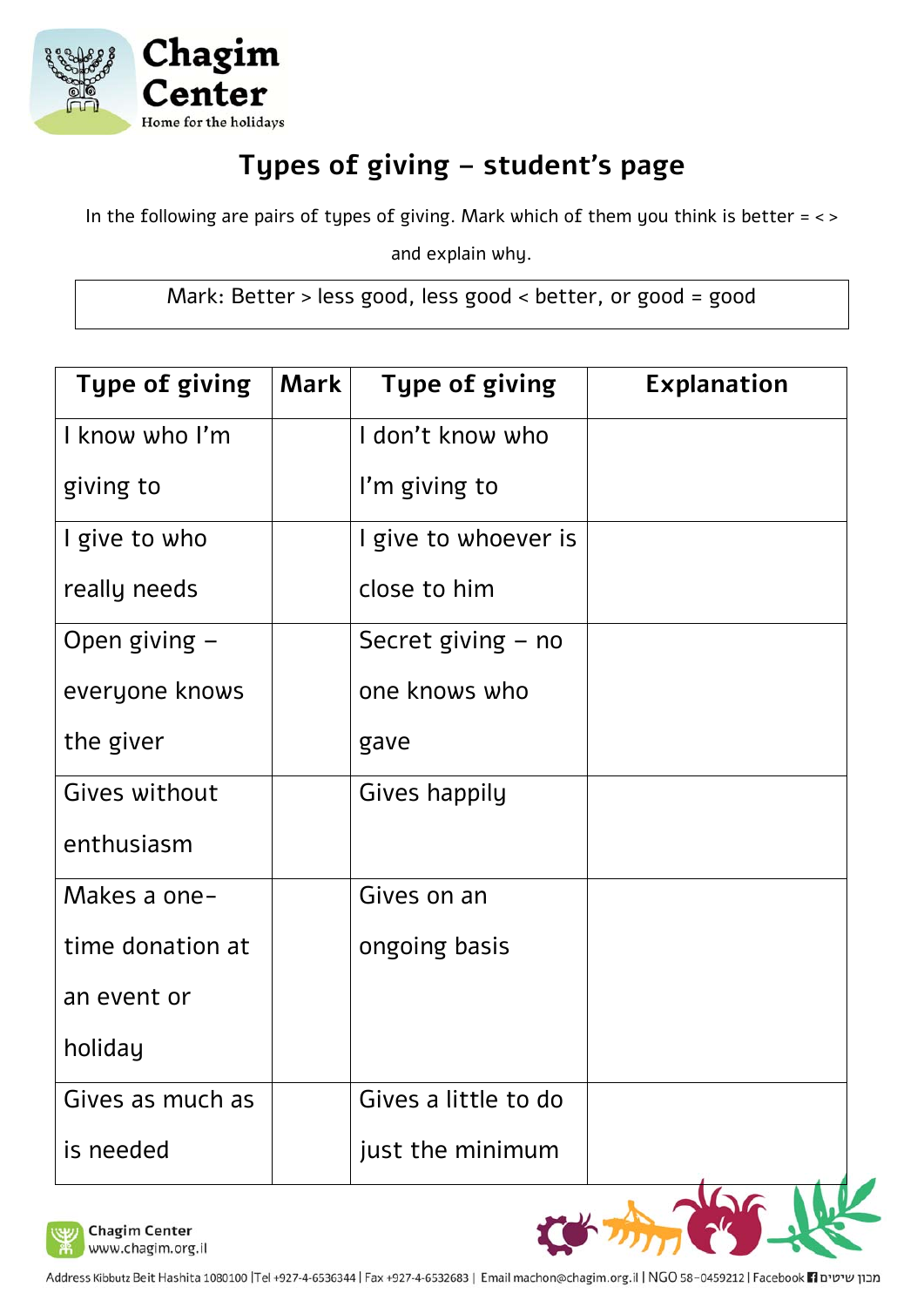

### **Partnership – the highest level of giving**

#### Course of the lesson:

We shall explain: We have seen that there are different types of giving, and that some types are better than others. We shall now talk about partnership. We will start by reading / playing the song Partners, by Leah Naor.

#### **Partners**

Lyrics: Leah Naor, Music: Nachum Heiman

| If I find a little cat    | If I have a good dog       | I'll trade it with Michal  |
|---------------------------|----------------------------|----------------------------|
| Then I'll give it to Dan  | Then I'll give it to Dov   | Michal will give me a      |
| Danny will give me a      | Dovik will give me a chick | dove                       |
| puppy                     | So little that hasn't      | A pure white dove          |
| With a white patch on his | grown at all               |                            |
| tail                      |                            | Then we will become        |
|                           | Then we will become        | partners                   |
| Then we will become       | partners                   | In all the lovely things   |
| partners                  | In all the lovely things   | And we will have a cat     |
| In all the lovely things  | And we will have a cat     | And we will have a dog     |
| And we will have a cat    | And we will have a dog     | And we will have a smart   |
| And we will have a dog    | And we will have a chick   | white dove                 |
| And the puppy will have   | With no feathers that      | And we will have a chick   |
| a patch on his tail       | hasn't grown at all        | And we will have Michal    |
|                           |                            | And we will have all kinds |

of things

If I get a chick



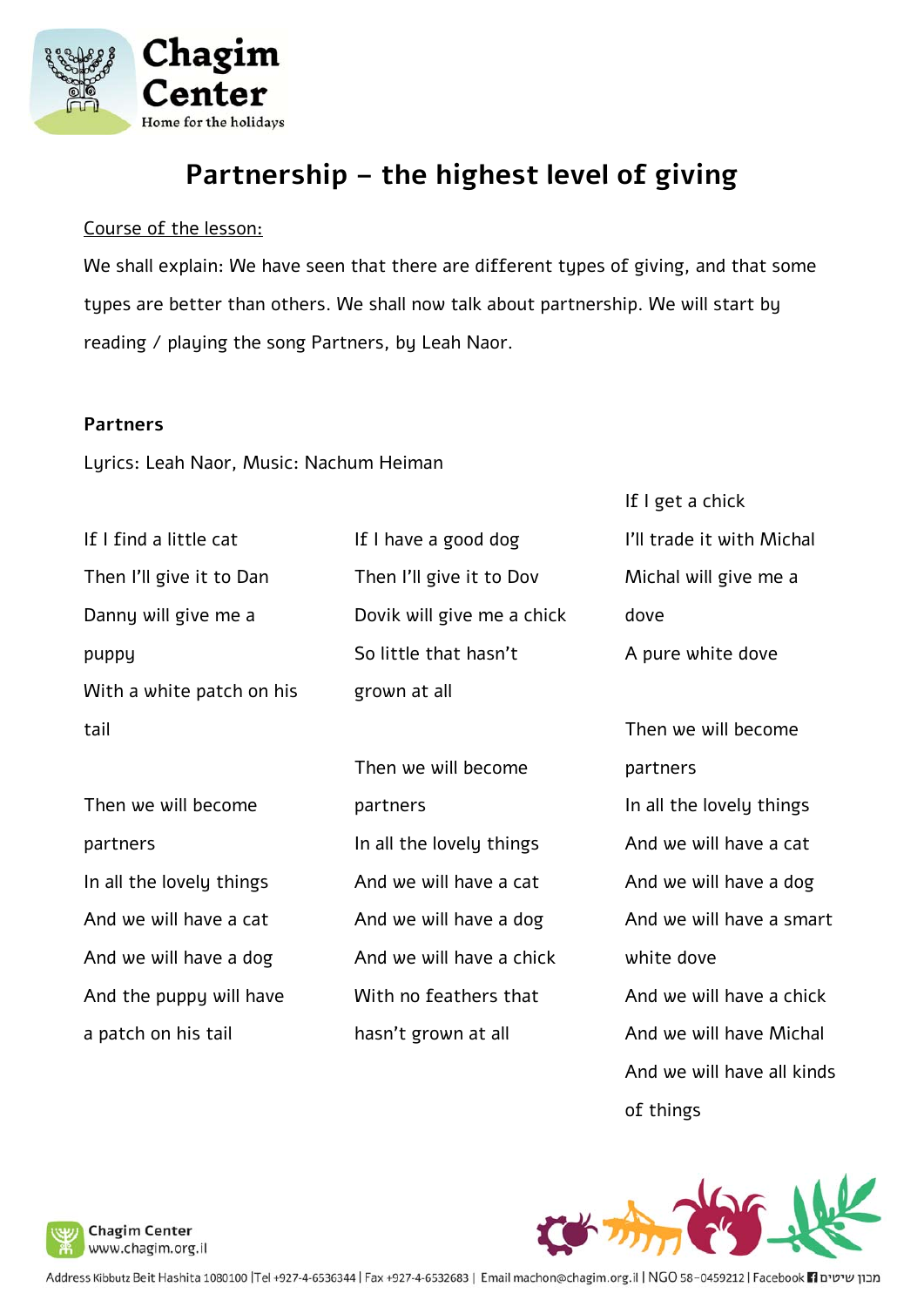

#### Questions:

- 1. Who are the characters in the poem? (Children: Me, Danny, Dovik, Michal. Animals: cat, dog, chick, dove)
- 2. What would each child have if they were not partners?
- 3. Why, according to the song, is giving worthwhile?
- 4. What is the advantage of partnership?
- 5. Do you agree that partnership increases what you have?
- 6. What is the connection between this song and Rambam's levels of charity?
- 7. What difficulty is there in partnership? (Decisions need to be made together; I don't always feel that its mine).
- 8. What is there more of in your world and in that of adults, giving and taking or partnership? Why, in your opionion?

#### Class Purim baskets

Creative activity for Purim baskets: Each child chooses another child in the class by lottery. Each child must prepare his choice a symbolic Purim basket (pastries or sweets, preferably something the child made himself). We shall prepare together a 'spiritual' Purim basket. First, we collect the materials: Panda chalk, markers, newspapers and magazines, scissors and glue.

Each child must think of his chosen child; what is special about him? What is he interested in? What is he good at? What is he in need of, or what would make him happy? He chooses one or some of these things and tries to draw and find pictures suitable to that child – what he needs or wants to give him to strengthen him. Each child shall give his work together with the Purim basket he or she prepared.



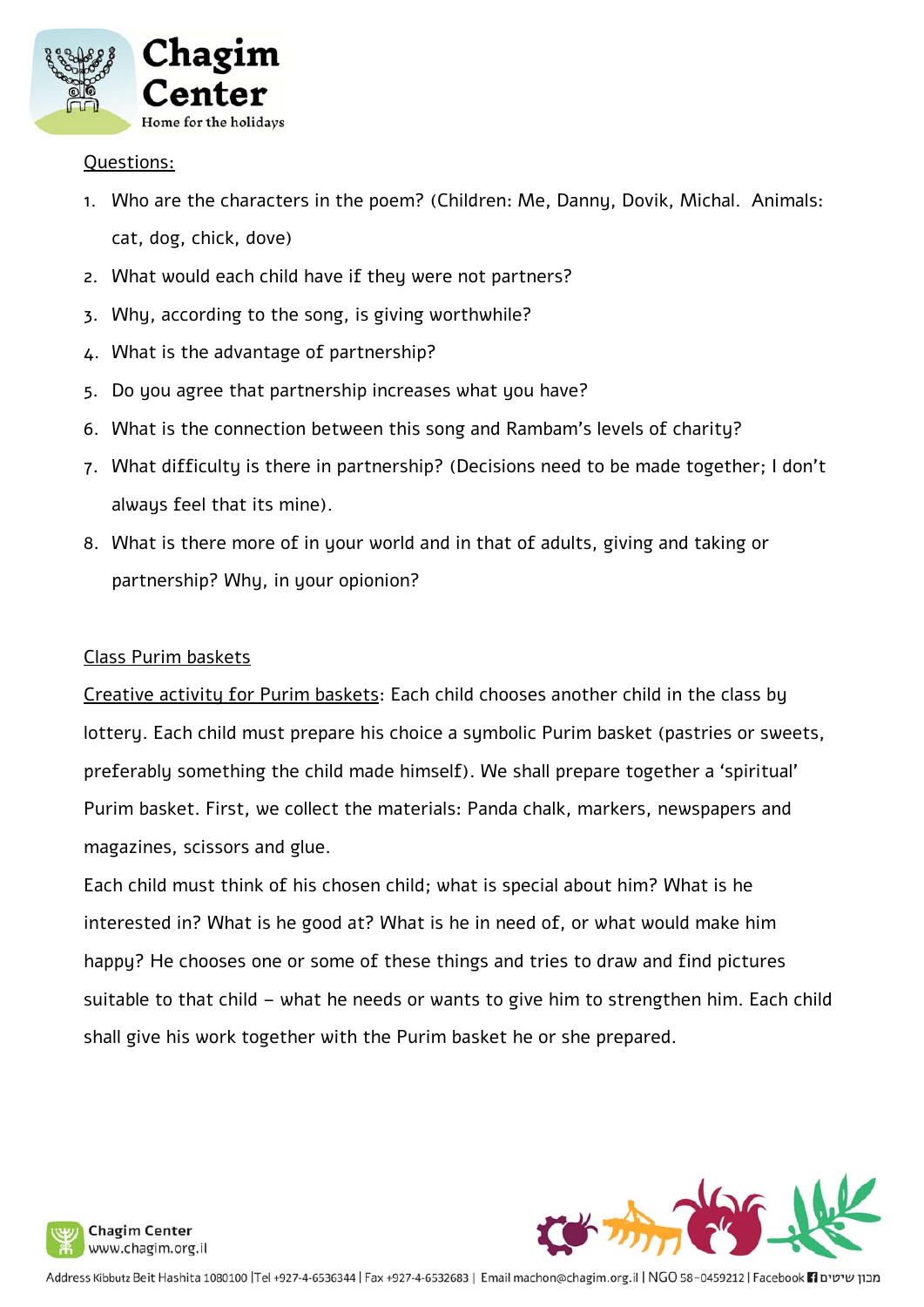

### **Teacher's annex**

#### Hazal count four precepts that apply on Purim:

- 1. Reading the Book of Esther on the holiday eve and on its morning, as part of publicizing the miracle, and giving thanks for the rescue. Women too are obligated to read the Book (despite the fact that it is counted among the time-dependent positive precepts, since they too were saved in the Purim miracle; or, since the main miracle was performed by a woman).
- 2. Purim feast banquet and celebration As written in the Book, the days of Purim were designated as "days of feasting and joy". In the Talmud (*Megillah* tractate) it says that a person must feast on the holiday, including wine; it also says that a person must get drunk to the point where he cannot distinguish between damned Haman and blessed Mordechai. There are differing opinions on the question of the extent to which inebriation is obligated, and there are adjudicators who determined that this precept has been removed from Jewish law. Some claim that the precept is valid but there is no need to become completely drunk rather just enough to induce sleep and while sleeping a person cannot distinguish between damned Haman and blessed Mordechai (Hameiri).
- 3. Mishloach manot (gifts of food and drink) sent to one another from the text of the Book of Esther "gifts of food and drink sent to one another", where the word "gifts" (*manot*) is plural and "one another" is singular. Hazal deduced from this that it is incumbent on each person to send at least two gifts, to at least one person.
- 4. Gifts to the poor according to Jewish law, one should give at least two gifts to two poor people, or a sum of money to enable purchase of available foods. The Rambam notes that it is better that a person be more generous giving gifts to the poor than feeding himself at his feast.



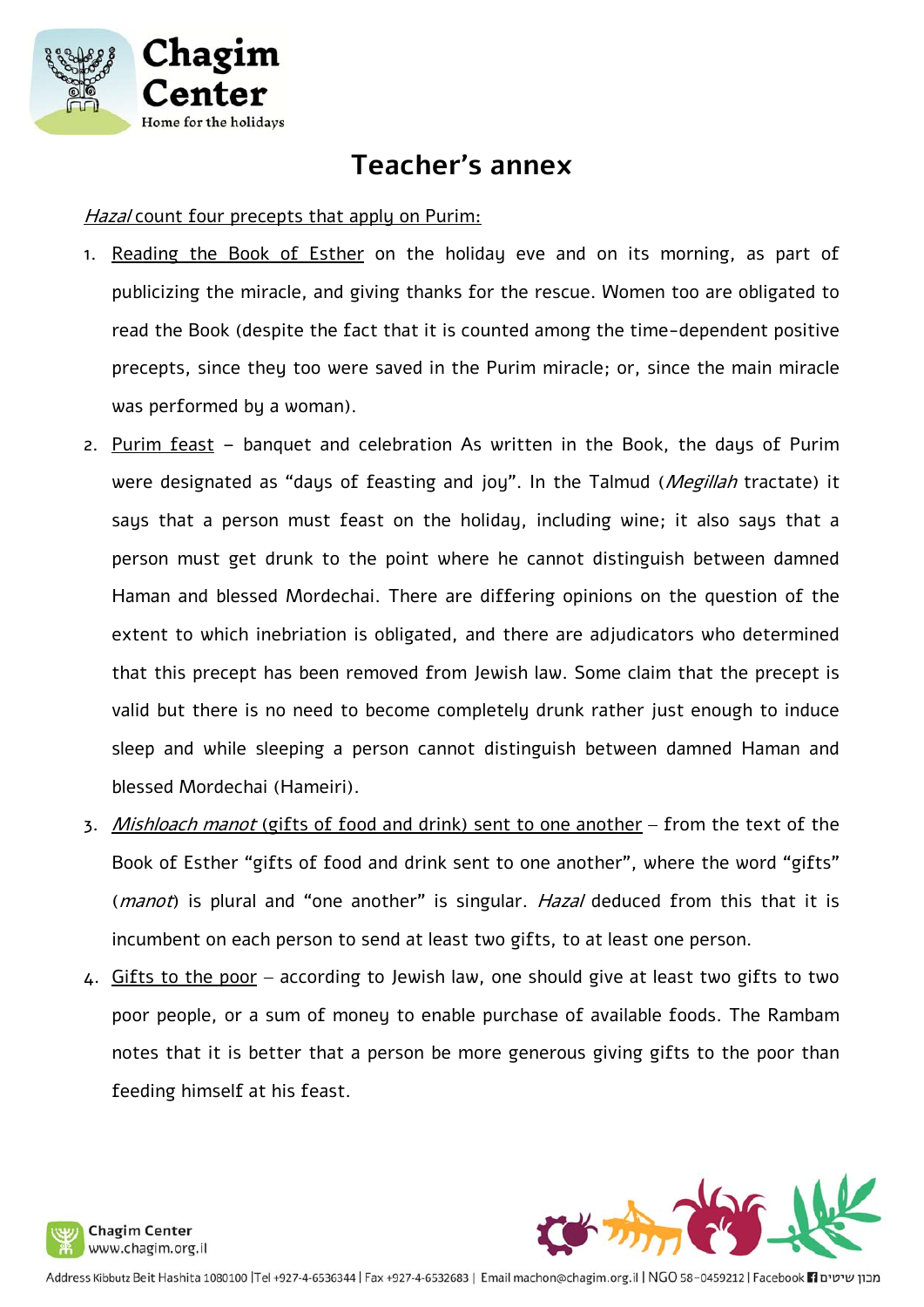

### **To Give (Latet)**

Lyrics: Hamutal Ben Ze'ev, Music: Boaz Sharabi

| To give the soul and the | Walking a fine line,       | To see in the midst of   |
|--------------------------|----------------------------|--------------------------|
| heart                    | trying not to offend       | the fall                 |
| To give, to give when    | And filling the free time. | That there is room for   |
| you love                 |                            | forgiveness              |
| And however one finds    | To give the soul           | It's always possible to  |
| the difference           |                            | start again              |
| Between taking and       | You learn with the years   | Like a new day, as usual |
| receiving                | To build buildings         | - to give                |
| You will yet learn to    | together                   | To give.                 |
| give, to give            | To live with all the       |                          |
|                          | changes.                   |                          |
| To discover secrets [in  | To weave, with her, a      |                          |
| secret]                  | life's story               |                          |
| To release the tangle of | And get through difficult  |                          |
| connection               | days                       |                          |
| When your heart is       | In distress and troubled   |                          |
| pinched                  | times                      |                          |
| By every smile, every    | To always know how to      |                          |
| look.                    | give in                    |                          |
| You are careful, you     | and to keep the love alive |                          |
| know,                    |                            |                          |
| And aside from you, no   | To give the soul           |                          |
| one hears                |                            |                          |